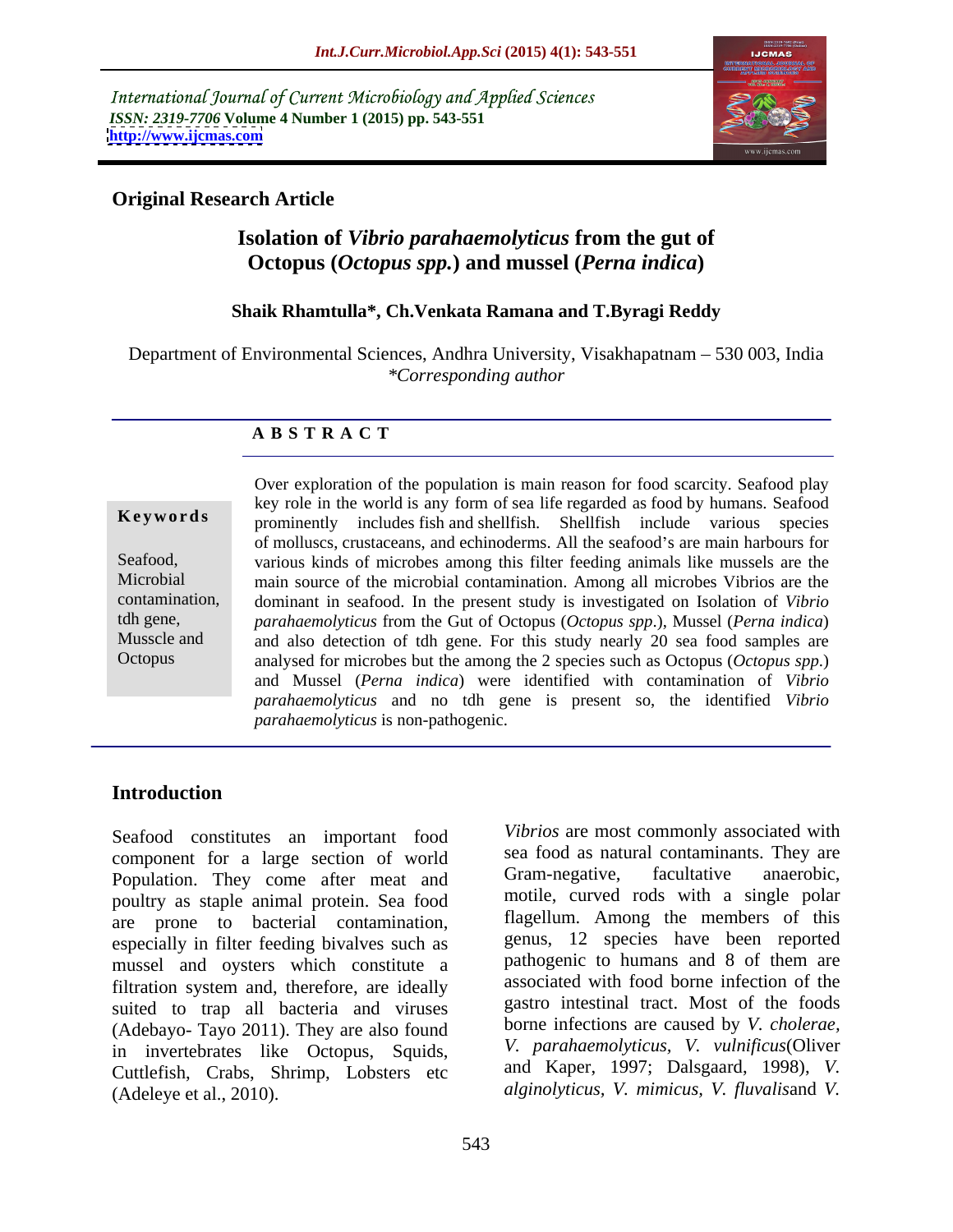food or in the gastrointestinal tract. The of greater than one million may cause the level of Vibrio in raw seafood was found to disease and this dose may be markedly range from 50 to 10 CFU/g. *V.*  lowered by coincidental consumption of *alginolyticus*is one of the most frequently antacids or presumably by food with found species, followed by *V. parahaemolyticus, V. cholerae, V. mimicus, and V. vulnificus*, in that order. Processed Studies carried out in Japan estimated that 2 and ready-to-eat products are contaminated with at least one of the potentially pathogenic *Vibrios* at significant frequencies (25 and 17.5 % of samples, respectively), with the level as high as 103 to 104 per gram<br>in some samples (Thararat et al. 2009) the indication of the disease. V. in some samples (Thararat et al., 2009).

food borne pathogen in Japan in 1950s. By late 1960s and early 1970s, *V*. water and growth at levels of 10% NaCl is *parahaemolyticus* was recognized as a cause of diarrheal disease worldwide, although most common in Asia and the United States. However, not all environmental strains are considered pathogenic, producing a Thermo stable Direct Haemolysin (TDH) and/or a Thermo-Stable Related Haemolysin (TRH) considered as universal virulence markers *parahaemolyticus* continues to be the top causative agent among all the reported food

The illness caused by *V. parahaemolyticus* characterized by watery diarrhoea and abdominal cramps in most cases, along with a 2007). Most of the clinical isolates are KP<br>nausea vomiting fever and headache. The positive, whereas only 1% to 2% of nausea, vomiting, fever and headache. The incubation period is usually between 12 and 24 hours and the disease usually resolves in three days. The infection is typically contaminated seafood, which could be raw or inadequately cooked, or that have been

*damsela*. Low temperature controls during storage<br>Most of the *Vibrios* secrete enterotoxins in favors bacterial proliferation. The total dose favors bacterial proliferation. The total dose buffering capacity.

 $x10<sup>5</sup>$  to 3 x 10<sup>7</sup> cells have to be ingested for

*Vibrio parahaemolyticus*  bacterium with optimum growth with NaCl *V. parahaemolyticus* was first identified as a the indication of the disease. *V. parahaemolyticus* is a slightly halophilic concentrations of 2 to 4% and poor growth is exhibited in media below 0.5% NaCl. The bacterium is inactivated rapidly in distilled water and growth at levels of 10% NaCl is inhibitory. The organism grows at a temperature range between 5 and 43°C, with optimum growth at 37 °C. The optimum pH range for growth is 7.8 to 8.6, although it can grow in the pH range of 4.8 to 11.

(Neelapathi et al., 2011). *V.*  haemolysis, adherence factors, various poisoning outbreaks in Hong Kong. *parahaemolyticus* has been associated with food poisoning is a gastroenteritis Haemolysin) which is responsible for the  $\beta$ acquired through consumption of stable Direct Haemolysin (TDH). TDH has *downser*. The Vibrius sector is a significant control during storage of the Higherian control during the positival in the positival interaction of the method of the positival interaction of the signification of the metho Pathogenicity of *V. parahaemolyticus* is caused by many virulence factors such as  $\beta$ enzymes and the products of the *tdh, trh, tlh* and *ure*genes. The Pathogenicity of *V.*  Kanagawa phenomenon (KP), the production of TDH (Thermo-stable Direct haemolysis on wagatsuma agar (Drake et al., 2007). Most of the clinical isolates are KP positive, whereas only 1% to 2% of environmental isolates are KP positive (Drake et al., 2007). *Tdh* is a virulent gene responsible for the production of Thermo been implicated as one of the major virulence factors for the enteropathogenecity of *V. parahaemolyticus* and widely found in pandemic strains (Nelapati 2011). Thus *tdh*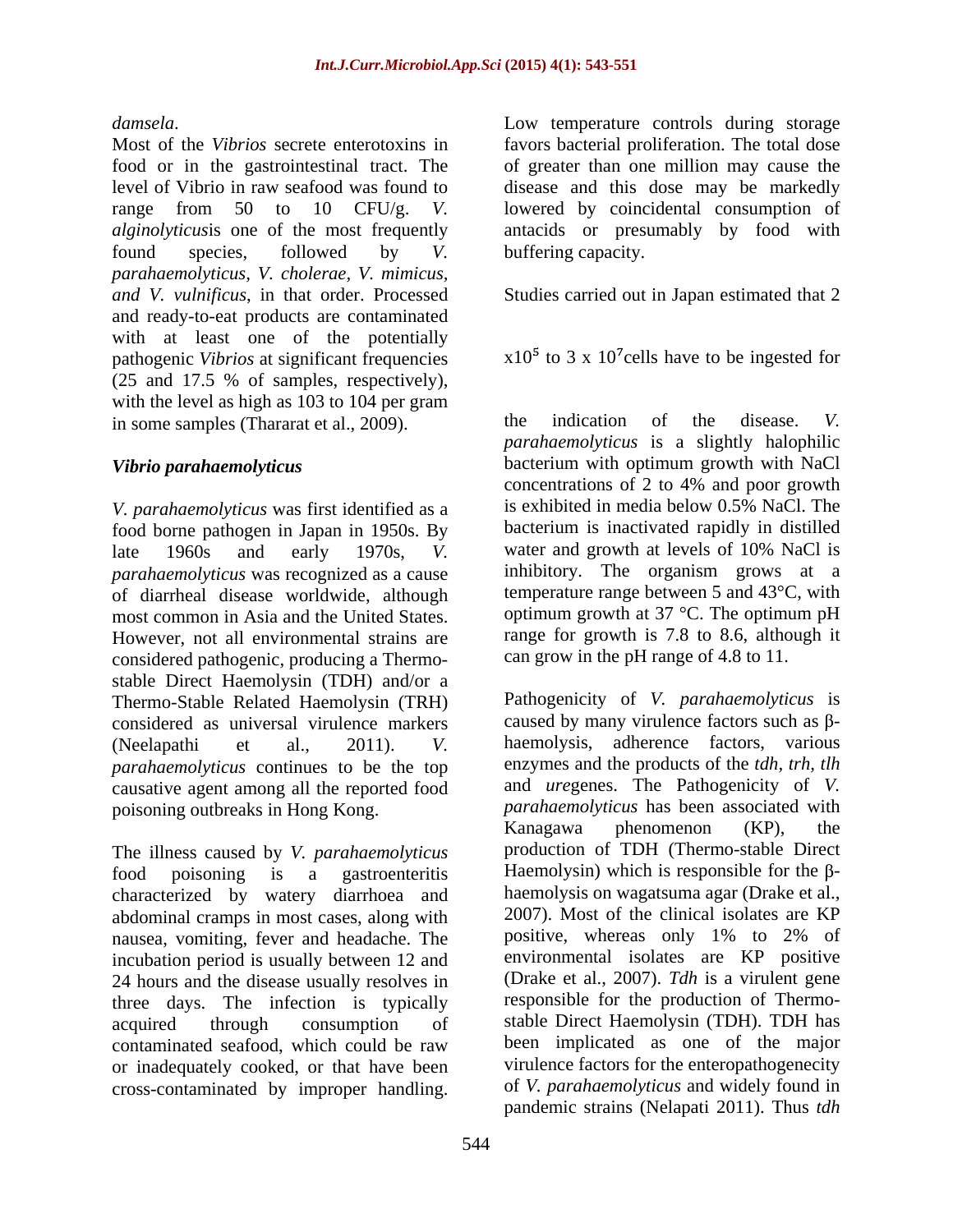PCR of *V. parahaemolyticus* is suitable for detection of toxigenic strains of *V. indica)* was opened aseptically, shucked and *parahaemolyticus* that produces Thermo- homogenated in a mortar and pestle. The stable Direct Haemolysin. PCR for the Octopus *(Octopus spp.)* was dissected, the detection of this gene produces a 72 gut was removed and homogenated with the bpamplicon in strains carrying the virulence gene (Ghosh et al. 1998). *Vibrios* are found from both mussel and octopus were to play significant role in the degradation of transferred to glass vials containing 9ml of complex materials. Apart from seafood Alkaline peptone water (APW) (Himedia *Vibrios* have been well studied from coastal M618S) containing 1% NaCl adjusted to pH water, sediment column and in aquaculture of 8.6 and incubated at room temperature for products. The same state of the S-4 hrs (Elliot, 1998). 100µl of inoculum

Present study is focused on the isolation and Agar medium (TCBS, Himedia- M189) was identification of *Vibrio parahaemolyticus* poured and incubated for 18-24 hrs at 37ºC from Mussel (*Perna indica)* and gut of Octopus (*Octopus spp*) of Andaman. Present work also focuses on the Pathogenicity of individual *Vibrio parahaemolyticus* like *Vibrio parahaemolyticus* which is studied by colonies which were green in color were amplifying *tdh* (thermolabile direct picked from both the samples and streaked haemolysin) gene using Polymerase chain onto fresh TCBS agar plates and incubated reaction (PCR).  $at 37^{\circ}$ C for 18-24 hrs.

Sampling was carried out at Sippighat (920 two parts. One part was streaked on to a 41' 58.82" E. 11O 36' 33.34" N) and Science non-selective media (Nutrient Agar with 1% 41' 58.82" E, 11O 36' 33.34" N) and Science Centre (920 45' 24.68" E, 110 39' 17.23" of Mussel *(Perna indica)* and Octopus *(Octopus sp.)* were collected by hand picking and transferred into sterile Ziploc bags and placed in an ice box. This was brought to the laboratory for further String tests. bacteriological examination.

### **Methodology**

A standard methodology was followed for Gram positive and Gram Negative bacteria<br>the study. Bacteriological enumeration was based on cell wall components. Gram the study. Bacteriological enumeration was carried out within an hour of sampling. Both the samples are washed three times with

**Scope of Study** empty sterile Petri-plate, to this 15ml of sterile filtered sea water. The Mussel (*Perna*  in mortar and pestle. 1ml of the homogenate from APW enrichment was transferred to Thiosulphate- Citrate -Bile salts- Sucrose (Farmer et al 1992). Seven (three from *Perna indica* and four from *Octopus spp.*)

**Materials and Methods** Sucrose fermenting colonies showed yellow **Sampling Sampling Example 10 Sampling EXECUTE:**  $\frac{1}{2}$  **CONFINE 1 CONFINE 10 CONFINE 10 CONFINE 10 CONFINE 10 CONFINE 10 CONFINE 10 CONFINE 10 CONFINE 10 CONFINE 10 CONFINE 10 CONFINE 10** N) during the low tide (Map). Fresh samples streaked on the slant of TSI (Triple sugar whereas non fermenting colonies were green picked and each colony was divided into two parts. One part was streaked on to a non-selective media (Nutrient Agar with 1% NaCl) and the other part was stabbed and Iron agar) tube as a test for biochemical confirmation of *Vibrio parahaemolyticus.* The culture from the non-selective media was used for Gram staining, Oxidase and String tests.

### **Gram Staining (Farmer 1992)**

Gram staining is a method to differentiate Gram positive and Gram Negative bacteria based on cell wall components. Gram staining was done using Himedia Gram Stains- KIT (K001).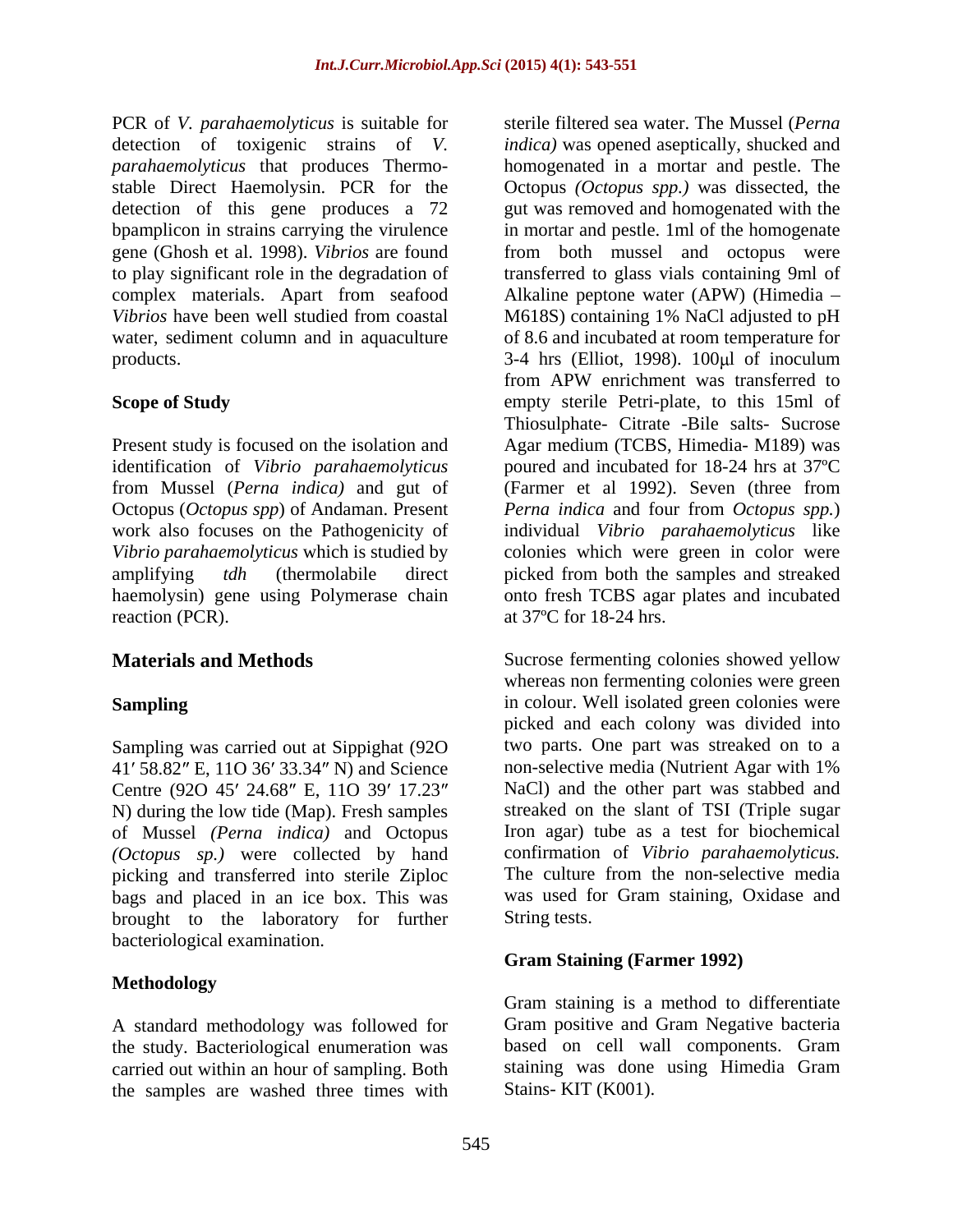the detection of *Vibrio*s. 1% Oxidase reagent (TEMED) (Sigma) in 1ml distilled water (10mg/ml) and wrapped with aluminum foil strip was placed on a glass slide and few

*Vibrios*. Most *Vibrios* are string positive, but many other species like *Aeromonas*, are negative. Sodium deoxycholate (String reagent) is a detergent that lyses Gram **DNA Extraction by Phenol Chloroform** negative organisms. When cells are lysed, DNA is released into the suspending medium, making it very viscous and able to 3 ml of broth culture was transferred into a form "strings of DNA" when touched with a loop that is raised from the surface of the Buffer, centrifuged at 10,000 rpm at 15ºC liquid. Growth from the non-selective media plate (1% NA) was picked by a tooth pick and made into a heavy suspension in one mormal saline. 400 µ of TE buffer along with drop of 0.5% sodium deoxycholate solution 40µl of lysozyme was added, vortexed and  $(5g \text{ of } S$ odium deoxycholic acid – Sigma, in incubated at 37oC for 2 hours. After 1 litre of distilled water). Every ten seconds incubation 56 µ of SDS followed by 5 µ of the tooth pick is raised to observe if a "string" of DNA" has been formed. String positive colonies become viscous and string of DNA microfuge tubes were removed from water was obvious within 60 seconds. If no string bath to which 80 µl of 5 M NaCl and 64 µl

**Oxidase Test (Farmer 1992)** bacterial ability to ferment Lactose, Sucrose This is one of the cost efficient methods for H2S. TSI is a protein medium that contains was prepared by dissolving 10mg of N, N, sucrose and 0.1% glucose. When glucose is N, N- tetramethylparaphenylenediamine used, the agar turns to yellow (acid). After to protect from light. A Sterile filter paper alkaline (Red), with butt remaining acid drops of oxidase reagent was added and acid reaction (K/A). When lactose and /or soaked. Growth from the non-selective sucrose are used, the entire slant will turn media plate (1% NA) was picked with yellow (acid) giving an acid over acid sterile tooth pick and rubbed on the filter reaction (A/A). If these two sugars are not paper strip. O\*+xidase positive colonies turn used, the entire slant appears red (alkaline), purple within 10-30 seconds or at a yielding an alkaline over alkaline reaction maximum of one minute. (K/K). *Vibrio parahaemolyticus* is known to **String Test (Farmer 1992)** (K/A) in TSI (Warburton, 2006). As String test is one of the valuable test to stabbed and streaked on a TSI agar slant differentiate and detect *Vibrio* from *non -* (Difco) and incubated for 18-24hrs at 37ºC. Triple Sugar Iron Test (TSI) is used to detect and Glucose and their ability to produce the following sugars: 1% lactose, 1% continued incubation due to decrease in glucose concentration the slant turns (Yellow) which results in an alkaline over produce an alkaline-over-acid reaction mentioned earlier, half of the green colony is Positive results are observed with K/A reaction.

### **DNA Extraction by Phenol Chloroform method (Murray and Thompson 1980)**

was formed it infers string test negative. of CTAB was added, vortexed and again **Triple Sugar Iron Test (Farmer 1992)**  bath. After incubation equal amount of microfuge tube containing 1ml of High TE for 10 minutes. Supernatant was removed and the pellets were washed three times with proteinase K was added and incubated at 65o C for 3 minutes in water bath. The bath to which 80  $\mu$ l of 5 M NaCl and 64  $\mu$ l incubated at 65o C for 30 minutes in water chloroform and isoamyl alcohol (24:1) was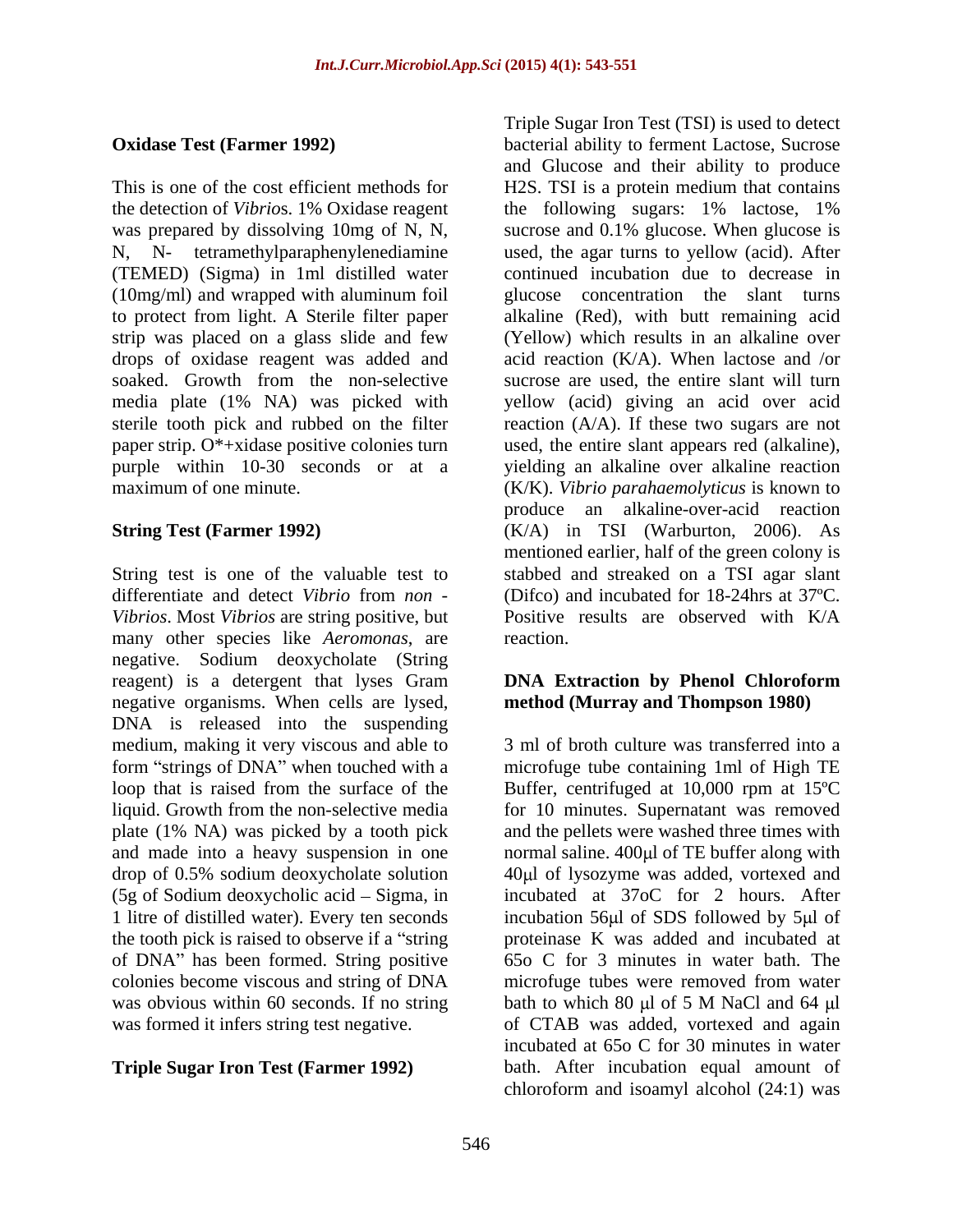added, shaken slowly for 10 minutes and volume of 50µl using 39µl of double-12 centrifuged at 10,000 rpm for 15 minutes. The aqueous layer (supernatant) was carefully pipetted and transferred to another the tube was discarded and resuspended with TE buffer (10mM of Tris pH 8.0 and 1mM of EDTA), treated with  $30\mu$ g mL-1 of RNAse and incubated in water bath for 40

# **Amplification of** *tdh* **gene using**

*Tdh* is a virulence gene responsible for the are tabulated (Table 1 and 2) and all the production of Thermo-stable Direct seven isolates were stabbed in TSI slants Haemolysin (TDH). *Tdh* PCR of *V. parahaemolyticus* is suitable for detection of toxigenic strains of *V. parahaemolyticus* that assay using primer pairs 5'- CCA TCT GTC thymol blue. Whereas Sucrose non-(antisense). TDH has been implicated as one

total volume of  $50 \mu l$  containing  $2 \mu l$  of

sterilized distilled water (Ghosh et al., 1998). Amplification was carried out in Thermal cycler (Applied Biosystems).

microfuge tube to which 1ml of absolute PCR conditions were as follow: initial alcohol (molecular Biology Grade 99.99%) denaturation at 94oC for 5 min followed by was added and the tube was placed at -20oC 25 cycles of denaturation at 94o C for 90 for 1 hour for the DNA to precipitate. After sec, annealing at 50o C for 90 sec, 1 hour, this was centrifuged at 12000 rpm elongation at 72o C for 90 sec and final for 10 minutes at 4oC and the supernatant extension at 72o C for 10 min. The was discarded. Pellets were washed with 1 amplified DNA fragments were separated on ml of 70% ethanol and centrifuged for 10 1% Agarose gel (Ghosh et al., 1998). The minutes at 12000 rpm at 4oC. Ethanol from gel was observed in Gel Documentation gel was observed in Gel Documentation System (GelDoc, Biorad).

## **Results and Discussion**

minutes at 37oC. Seven isolates of *Vibrio parahaemolyticus* **Polymerase Chain Reaction to study** were obtained. Out of these seven isolates, **pathogenicity example 1 three** were from *Perna indica* and four were *like organisms (VPLO)* which showed green colored colonies on TCBS agar medium from *Octopus* spp. gut. The results obtained and the results are tabulated (Table 3)

produces thermo stable direct haemolysin colored colonies on TCBS agar plate due to (Tada, et al., 1992). The presence of a 72 bp the production of acid which is identified by fragment of *tdh* amplicon was tested by PCR the pH indicator Bromothymol blue and CCT TTT CCT  $GC - 3'$  (sense);  $5'$ - CCA fermenting bacteria formed Green colored AAT ACA TTT TAC TTG G -3' colonies. Results showed that all the seven of the major virulence factors for the entero- of them were gram negative. On subjecting pathogenicity of *V. parahaemolyticus* and to Oxidase and String tests it was confirmed widely found in pandemic strains. That all these isolates were Vibrios and The *tdh* gene was amplified by PCR using K/A reaction (Alkaline slant over acidic primer. PCR amplification carried out in butt) on TSI slant. These results confirmed template DNA, 1µl of Taq-DNA OGUc) are Vibrio parahaemolyticus. polymerase, 5µl of buffer with MgCl, 1µl of Further, these three V. parahaemolyticus dNTP mix, 1µl of *tdh* forward primer, 1µl of isolates were screened for pathogenicity reverse primer and made up to a final using tdh PCR. The PCR results (Fig.2)Sucrose fermenting bacteria formed Yellow thymol blue. Whereas Sucrose nonisolates were non sucrose fermenters and all further TSI test showed that three had given that the three isolates (SGMGb, OGUb, OGUc) are Vibrio parahaemolyticus.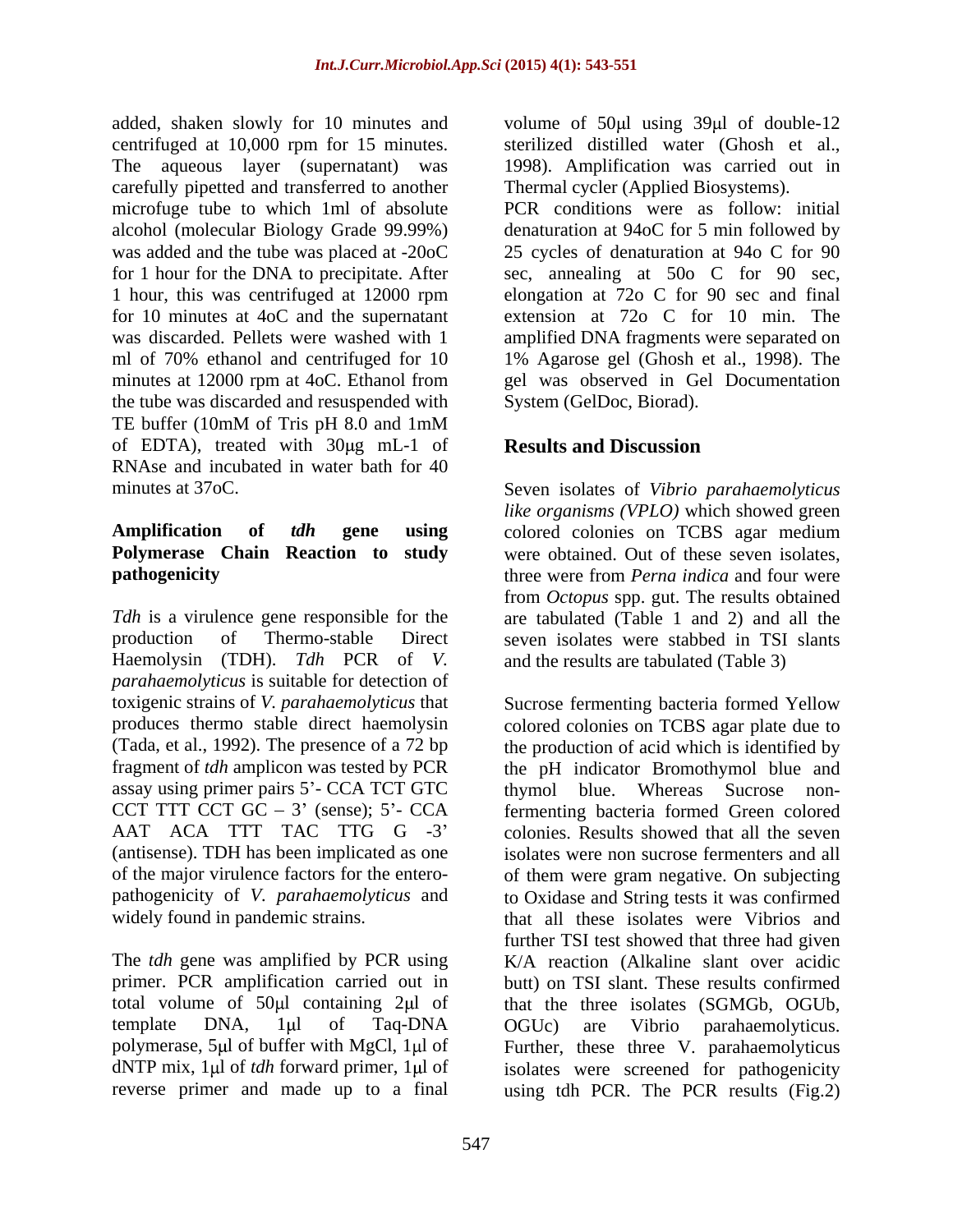showed the absence of tdh gene, thus the

In conclusion the present work aimed to for pathogenicity (presence of tdh gene) study the isolation and identification of using tdh PCR. The amplified PCR product Vibrio parahaemolyticus isolated from was run in a gel to detect the band of Mussel (Perna indica) collected from desirable gene. In gel electrophoresis Sippighat and the gut of Octopus (Octopus desirable gene band was not found, which spp.) collected from science center. Samples finally concluded that the three Vibrio were dissected and seven isolates of Vibrios parahaemolyticus isolates (SGMGb, OGUb were obtained. Out of seven three isolates and OGUc) were tdh negative and hence obtained from mussel homogenate and four non-pathogenic. The occurrence of non from Octopus gut .Gram staining showed pathogenic Vibrio parahaemolyticus isolated that the seven isolates were Gram negative. from two main food samples of the marine These seven isolates were subjected to ecosystem shows that the waters of these biochemical tests such as Oxidase test and places are free from this particular String test which confirmed them as Vibrios.

isolates were non-pathogenic. isolates (SGMGb, OGUb and OGUc) were Through Triple Sugar Iron (TSI) test three confirmed as Vibrio parahaemolyticus. After biochemical tests the isolates were screened pathogenic micro-organism.

**Table.1** Results of colony growth on TCBS and 1% NA and Gram staining.

| S.NO | Sample                                                             | <b>TCBS</b> | 1 %NA | <b>Gram staining</b> |
|------|--------------------------------------------------------------------|-------------|-------|----------------------|
|      | SGMGa                                                              |             |       |                      |
|      | SGMGb                                                              |             |       |                      |
|      | SGMGc<br><u> 1980 - Johann Barnett, fransk politiker (d. 1980)</u> |             |       |                      |
|      | OGUa                                                               |             |       |                      |
|      | OGUb                                                               |             |       |                      |
|      | OGUc                                                               | - 1         |       |                      |
|      | OGUd                                                               | — с т       |       |                      |

SGMG Perna indica; OGU: - Octopus spp. Gut.

G: green; +: Positive; - : Negative.

| Table.2<br>$\mathbf{r}$<br>2 Details of Oxidase and $\sim$<br>String<br>1 est |  |
|-------------------------------------------------------------------------------|--|
|-------------------------------------------------------------------------------|--|

| S.NO                                                        | Sample | Oxidase test   String test |  |
|-------------------------------------------------------------|--------|----------------------------|--|
|                                                             | SGMGa  |                            |  |
|                                                             | SGMGb  |                            |  |
|                                                             | SGMGc  |                            |  |
|                                                             | OGUa   |                            |  |
|                                                             | OGUb   |                            |  |
| <u> 1980 - Johann Stoff, amerikansk politiker (d. 1980)</u> | OGUc   |                            |  |
|                                                             | OGUd   |                            |  |

SGMG Perna indica; OGU Octopus spp. gut; +: Positive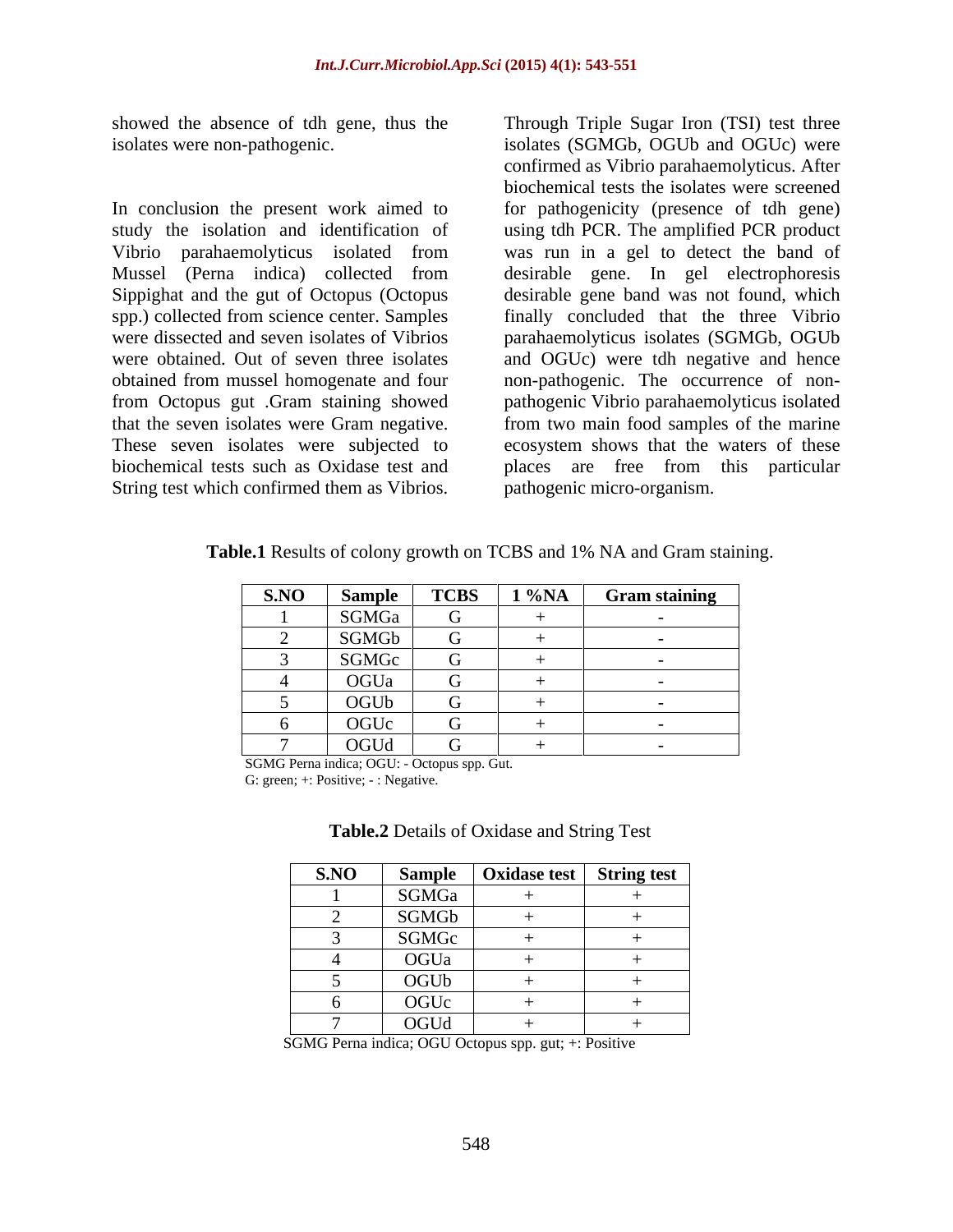| S.NO | Sample | TSI                           |
|------|--------|-------------------------------|
|      | SGMGa  | A/A                           |
|      | SGMGb  | K/A                           |
|      | SGMGc  | $Blace$ ppt<br>$\overline{A}$ |
|      | OGUa   | Black ppt<br>$\overline{a}$   |
|      | OGUb   | K/A                           |
|      | OGUc   | K/A                           |
|      | OGUd   | A/A                           |

**Table.3** Triple Sugar Iron (TSI) test

 $A / A = Acid slant / Acid butt; K / A = Alkali slant / Acid butt.$ K= Alkaline (Pink); A= Acid (Yellow).



**Fig.1** Map showing sampling sites

**Plate.1** Samples

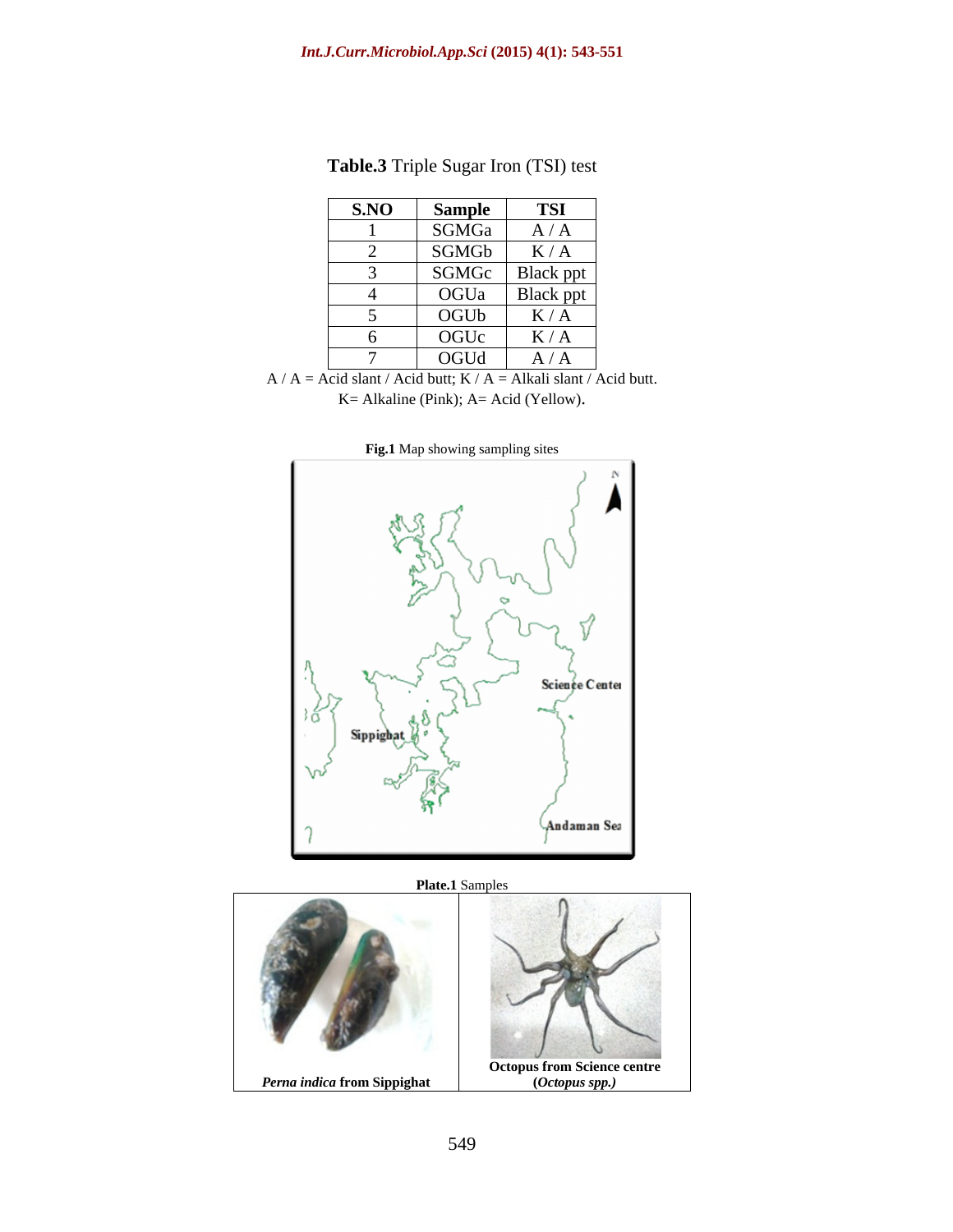







**SGMGb Octopus spp. Gut Homogenate (100 l) OGUb OGUc**



**Growth on Nutrient Agar with Calcular Contract Oxidase Test Calcular String Test** (A String of DNA) **CON 1% NaCl**





**Oxidase Test String Test (A String of DNA)** 



**Control SGMGb (K/A) Control OGUb (K/A) Control OGUC (K/A) Control OGU**c (K/A)

**Triple Sugar Iron Test (TSI)**